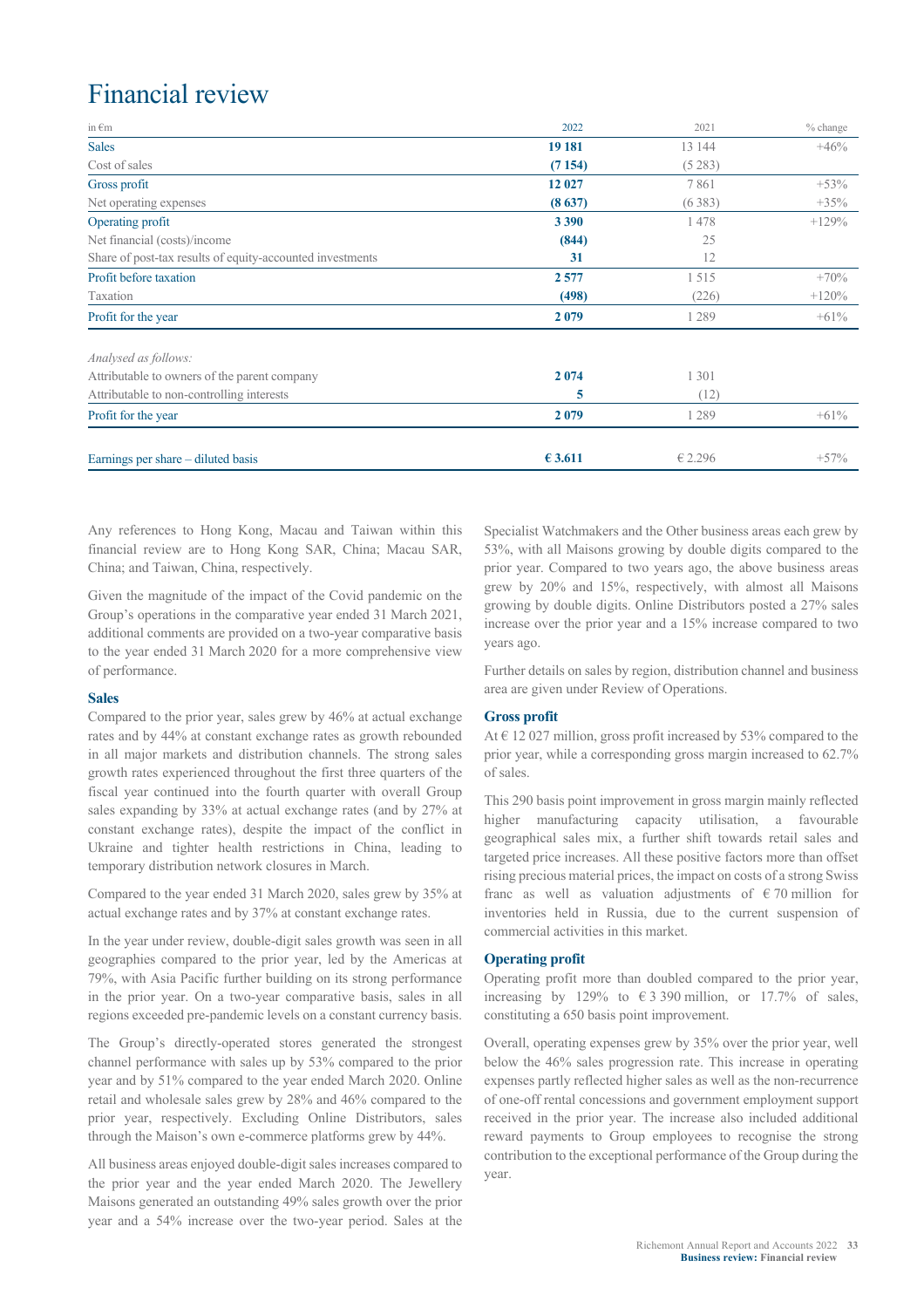The further expansion of the Group's retail network contributed to an increase in selling and distribution expenses. As a percentage of sales, they improved to 21.8% in the current year from 24.7% a year ago.

Communication investment across the Group increased to  $€ 1865$  million and included the impact of the resumption of inperson events such as Watches and Wonders Geneva which opened in March 2022. As a percentage of sales, communication expenses were in line with pre-pandemic levels at 9.7%. Expenses related to the fulfilment of online retail orders grew by 37% whilst increases in administrative expenses were limited to 18%.

The decision by the Group to suspend its commercial activities in Russia, which accounted for less than 2% of Group sales, and the resulting current uncertainty surrounding future operations in the country, led to a charge of  $\epsilon$  98 million in operating expenses.

#### **Profit for the year**

Profit for the year amounted to  $\epsilon$  2 079 million, an increase of 61% over the prior year. Net finance costs of  $\epsilon$  844 million for the year included non-cash fair value losses of  $\epsilon$  538 million arising from the Group's investments in a Farfetch convertible note and an option to purchase additional Farfetch China shares, as well as the Group's investments in externally managed bond funds. In addition, it included a  $\in$  194 million impact of foreign exchange losses on monetary items. Interest charges on the Group's outstanding corporate bonds amounted to  $\epsilon$  95 million while lease interest charges amounted to  $\epsilon$  65 million for the year.

Earnings per share reached  $\in$  3.611 on a diluted basis, up 57% over the prior year. To comply with the South African practice of providing headline earnings per share ('HEPS') data, the relevant figure for the year ended 31 March 2022 was € 2 132 million (2021: € 1 316 million). Basic HEPS for the year were  $\epsilon$  3.762 (2021:  $\epsilon$  2.328), diluted HEPS for the year were € 3.712 (2021: € 2.322). Further details regarding earnings per share and HEPS, including an itemised reconciliation, can be found in note 30 of the Group's consolidated financial statements.

#### **Cash flow**

Cash flow from operating activities amounted to  $\epsilon$  4 638 million, a 44% increase on the prior year, reflecting the significant growth in operating profit coupled with a measured increase in net working capital, with increases in inventories and receivables largely offset by additional liabilities.

Net investments in tangible fixed assets amounted to  $\epsilon$  736 million, as the Group supported its growth momentum with increased investments primarily in its internal boutique network as well as increased manufacturing investments at the Jewellery Maisons and additional technology investments at the Online Distributors.

Investments in associates included an increase of the Group's investment into Kering Eyewear and the previously announced investment of US\$ 250 million into Farfetch China.

The 2021 dividend of CHF 2.00 per share (1 '1A' share/10 'B' shares) was paid to shareholders and to South African Depository Receipt holders, net of withholding tax, in September 2021. The total dividend cash outflow in the period amounted to  $€ 1 041$  million.

During the year under review, the Group repurchased 171 million shareholder warrants issued under the 2020 equity-based shareholder loyalty scheme, for a total cost of  $\epsilon$  131 million. These warrants will be used to hedge the Group's obligations arising from its executive share-based compensation schemes. Proceeds from the exercise of share options by executives amounted to a net cash inflow of  $\in$  123 million.

### **Balance sheet**

At 31 March 2022, inventories amounted to  $\epsilon$  7 099 million, a € 780 million increase over the prior year (2021:  $€ 6 319$  million). Inventories represented 15.1 months of cost of sales (2021: 18.3 months).

The Group's net cash position rose by 55% to  $\epsilon$  5 251 million at 31 March 2022. This position is comprised of cash and cash equivalents, investments in externally managed bond and money market funds as well as external borrowings, including corporate bonds. At 31 March 2022, gross cash amounted to  $\epsilon$  11 200 million.

Shareholders' equity represented 50% of total equity and liabilities compared to 51% in the prior year.

# **Acquisition of Delvaux**

On 30 June 2021, Richemont completed the acquisition of Delvaux, the Belgian luxury leather goods Maison and inventor of the modern handbag, for a total cash consideration of  $\epsilon$  178 million, with results consolidated within the Other business area from 1 July 2021. During the nine-month period to 31 March 2022, Delvaux contributed  $\epsilon$  102 million of sales to the Group. The acquisition resulted in the recognition of  $\epsilon$  60 million of goodwill and  $€ 111$  million in additional intangible assets.

### **Proposed dividends**

In view of the Group's strong results and robust net cash position, the Board has proposed a dividend of CHF 2.25 per 'A' share/10 'B' shares and an additional special dividend of CHF 1.00 per 'A' share/10 'B' shares.

The dividends will be paid as follows:

|                  | Gross dividend per<br>$1'A$ ' share/<br>$10 \text{ }^{\circ}B$ ' shares | Swiss withholding<br>tax $(a)$ 35% | Net payable per<br>$1'A$ ' share/<br>$10 \text{ }$ B' shares |
|------------------|-------------------------------------------------------------------------|------------------------------------|--------------------------------------------------------------|
| Dividend         | CHF 2.2500                                                              | CHF 0.7875                         | CHF 1.4625                                                   |
| Special dividend | CHF 1.00                                                                | CHF 0.35                           | CHF 0.65                                                     |

The dividends will be payable following the Annual General Meeting which is scheduled to take place in Geneva on Wednesday 7 September 2022.

The last day to trade Richemont 'A' shares and Richemont South African Depository Receipts cum-dividend will be Tuesday 20 September 2022. Both will trade ex-dividend from Wednesday 21 September 2022.

The dividends on the Compagnie Financière Richemont SA 'A' shares will be paid on Friday 23 September 2022 and is payable in Swiss francs.

The dividends in respect of Richemont South African Depository Receipts will be payable on Thursday 29 September 2022 and is payable in rand to residents of the South African Common Monetary Area ('CMA') but may, dependent upon residence status, be payable in Swiss francs to non-CMA residents. Further details regarding the dividends payable to South African Depository Receipt holders may be found in a separate announcement dated Friday 20 May 2022 on SENS, the Johannesburg Stock Exchange news service.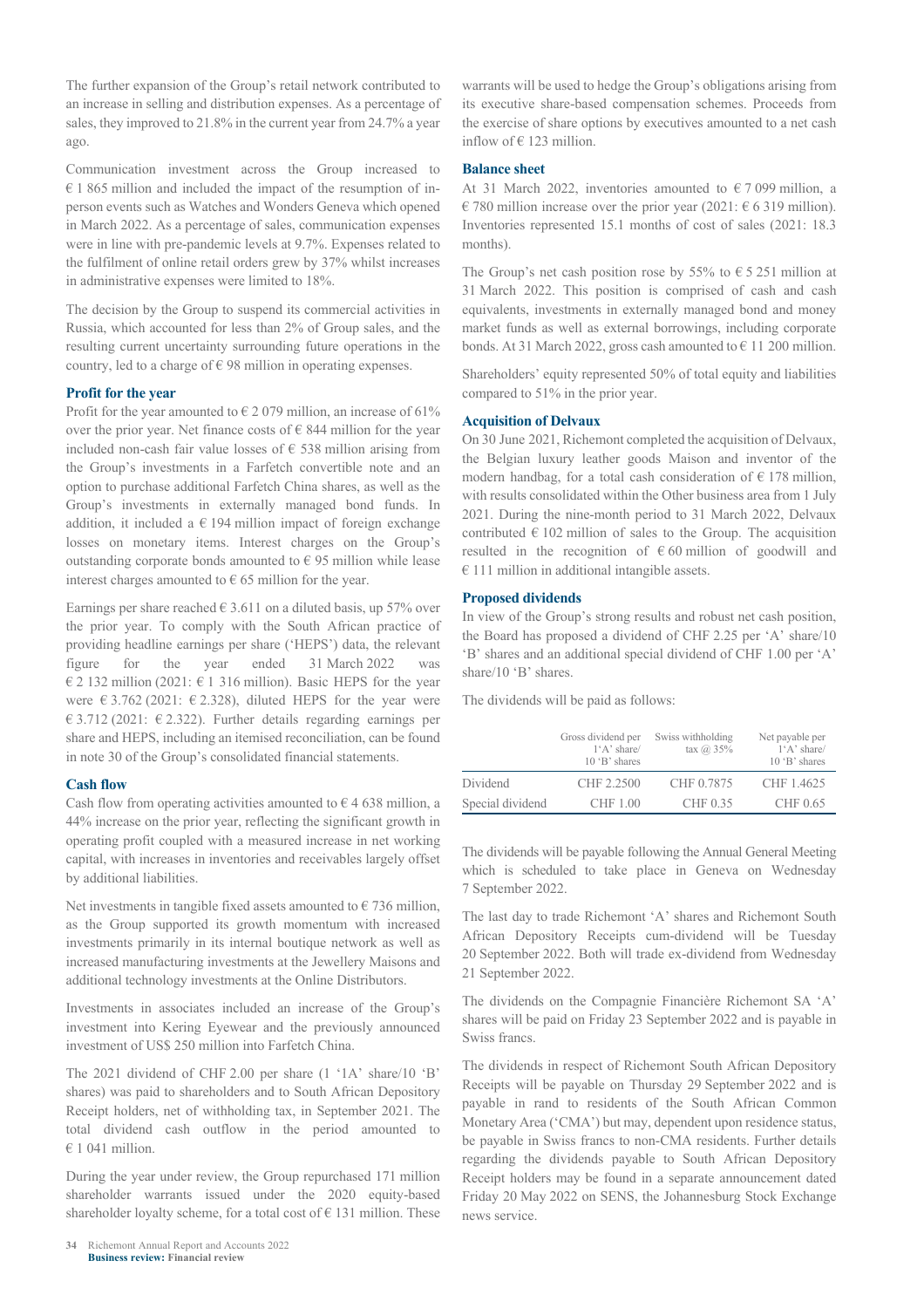# **Review of operations**

# **Sales by region**



|                        |         | Movement at: |                                |                             |
|------------------------|---------|--------------|--------------------------------|-----------------------------|
| in $\epsilon$ m        | 2022    | 2021         | Constant<br>exchange<br>rates* | Actual<br>exchange<br>rates |
| Europe                 | 4469    | 2955         | $+51\%$                        | $+51%$                      |
| Asia Pacific           | 7820    | 5937         | $+28%$                         | $+32%$                      |
| Americas               | 4 2 6 8 | 2 3 8 8      | $+77%$                         | $+79%$                      |
| Japan                  | 1 2 0 5 | 940          | $+35%$                         | $+28%$                      |
| Middle East and Africa | 1419    | 924          | $+53%$                         | $+54%$                      |
|                        | 19 18 1 | 13 144       | $+44\%$                        | $+46%$                      |

Movements at constant exchange rates are calculated by translating underlying sales in local currencies into euros in both the current year and the comparative year at the average exchange rates applicable for the financial year ended 31 March 2021.

The following comments on Group sales refer to year-on-year movements at constant exchange rates unless otherwise stated.

#### **Europe**

Sales in Europe ended 51% higher than in March 2021 and 5% higher on a two-year comparative basis. Sales benefited from the lifting of Covid-related restrictions and were somewhat impacted by the conflict in Ukraine in the final weeks of the financial year. The sharp growth was underpinned by strong local demand that more than offset continued subdued inbound tourism.

All business areas contributed to growth compared to the prior year and most of them compared to two years ago. Overall, the region contributed 23% of Group sales, slightly increasing its contribution over the prior year.

#### **Asia Pacific**

The Group's largest region in terms of sales, Asia Pacific, contributing 41% of Group sales, continued its strong performance, with sales up by 28% compared to the prior year, and by 56% compared to the year ended March 2020. Sales in all business areas as well as in major markets such as China, Korea and Macau grew by double digits compared to both the prior year and on a two-year comparative basis.

Recent localised Covid-related lockdowns, particularly in China, led to temporary boutique closures in March 2022, negatively impacting an otherwise strong quarter.

#### **Americas**

The Americas reported sales growth of 77% above the prior year, and of 60% compared to the year ended March 2020, the strongest regional sales growth rates over the comparative one- and two-year periods. All business areas and almost all Maisons contributed to this outstanding performance.

The contribution of the region to Group sales increased to 22% from 18% in the prior year. The region now stands almost on par with Europe as the Group's third largest region in terms of sales.

#### **Japan**

Sales in Japan, which contributed 6% of Group sales, recovered more slowly than in other regions, as international travel to the country, and related tourist sales, remained subdued. Japan also faced staggered Covid-related retail opening restrictions throughout the year.

Sales ended the year up by 35% on the prior year and by 7% on a two-year comparative basis, the latter growth rate being largely driven by the Jewellery Maisons and Online Distributors.

#### **Middle East and Africa**

The region benefited from increased demand from both domestic and international clients over the course of the year, driven by Expo 2020 Dubai and relatively favourable travel conditions. As a result, sales grew by 53% compared to the prior year and by 58% on a twoyear comparative basis. The region contributed 8% of Group sales compared to 7% a year ago.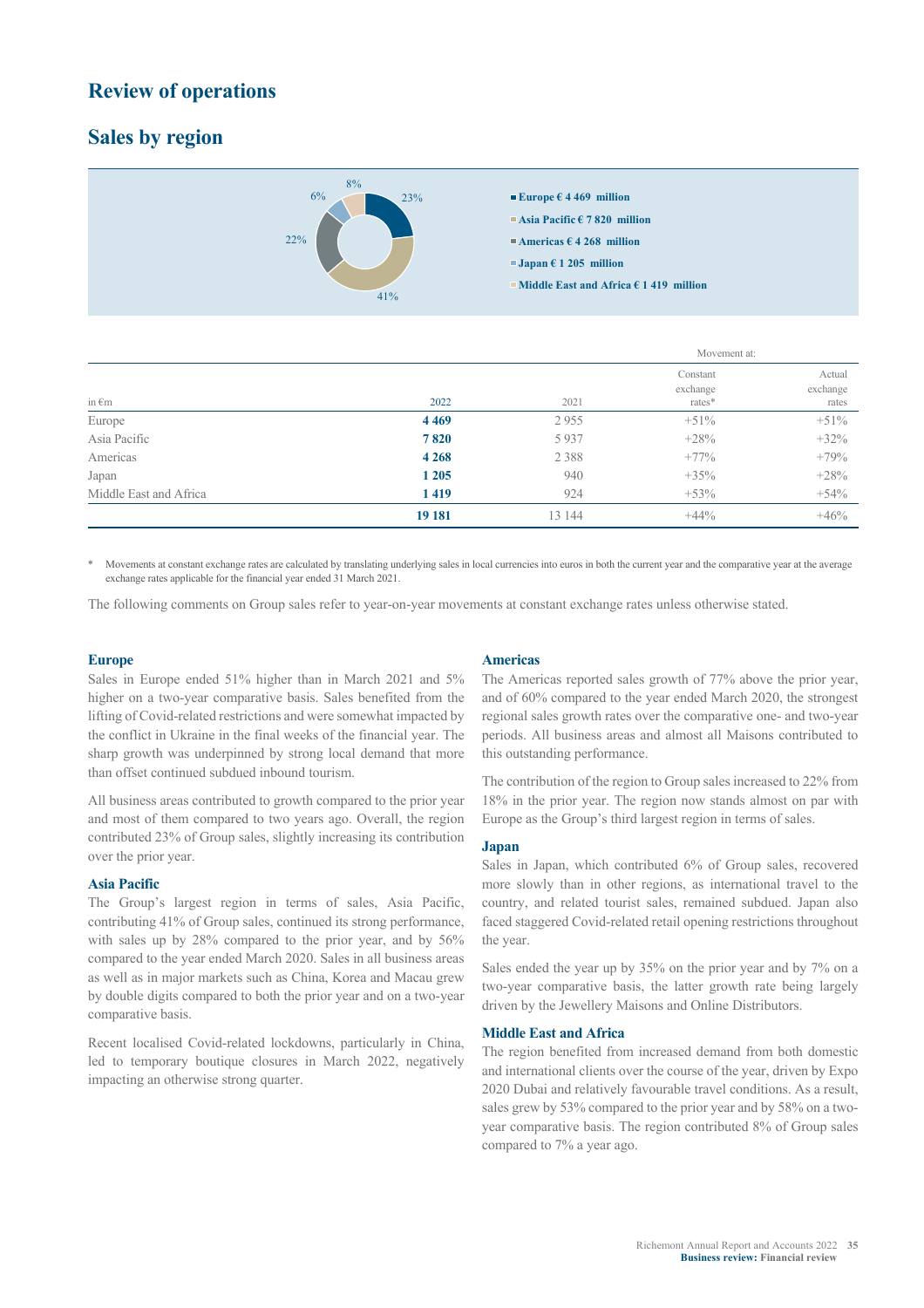# **Sales by distribution channel**



**Online retail € 3 585 million**

**Wholesale and royalty income € 4 539 million**

|                              |         |         | Constant           | Actual            |  |
|------------------------------|---------|---------|--------------------|-------------------|--|
| in $\epsilon$ m              | 2022    | 2021    | exchange<br>rates* | exchange<br>rates |  |
| Retail                       | 11 057  | 7 2 4 8 | $+51\%$            | $+53%$            |  |
| Online retail                | 3585    | 2 7 9 4 | $+27%$             | $+28%$            |  |
| Wholesale and royalty income | 4539    | 3 1 0 2 | $+45%$             | $+46%$            |  |
|                              | 19 18 1 | 13 144  | $+44\%$            | $+46%$            |  |

Movements at constant exchange rates are calculated by translating underlying sales in local currencies into euros in both the current year and the comparative year at the average exchange rates applicable for the financial year ended 31 March 2021.

The following comments on Group sales refer to year-on-year movements at constant exchange rates unless otherwise stated.

# **Retail**

The Retail distribution channel incorporates sales from the Group's directly-operated stores at the Maisons and Watchfinder&Co. ('Watchfinder').

Retail generated the strongest channel performance with sales growth of 51% compared to the prior year and of 53% over a twoyear period. Growth in this distribution channel was broad-based across all business areas and regions.

Retail sales were the largest contributor to Group sales, accounting for 57% of Group sales compared to 55% a year ago.

#### **Online retail**

Sales made through the online retail channel, primarily by the Online Distributors, also increased significantly, with a 27% growth over the prior year and 38% over two years, contributing 19% of Group sales.

Excluding Online Distributors, online retail sales rose by 42% and represented 6% of Group sales.

# **Wholesale**

This distribution channel includes sales to mono-brand franchise partners, to third-party multi-brand retail partners as well as sales to agents, in addition to royalty income.

The 45% sales increase over the prior year was driven by a strong rebound across all business areas, whilst the 8% sales growth on a two-year comparative basis was mainly generated by the Jewellery Maisons.

For the year under review, the wholesale channel contributed 24% to Group sales.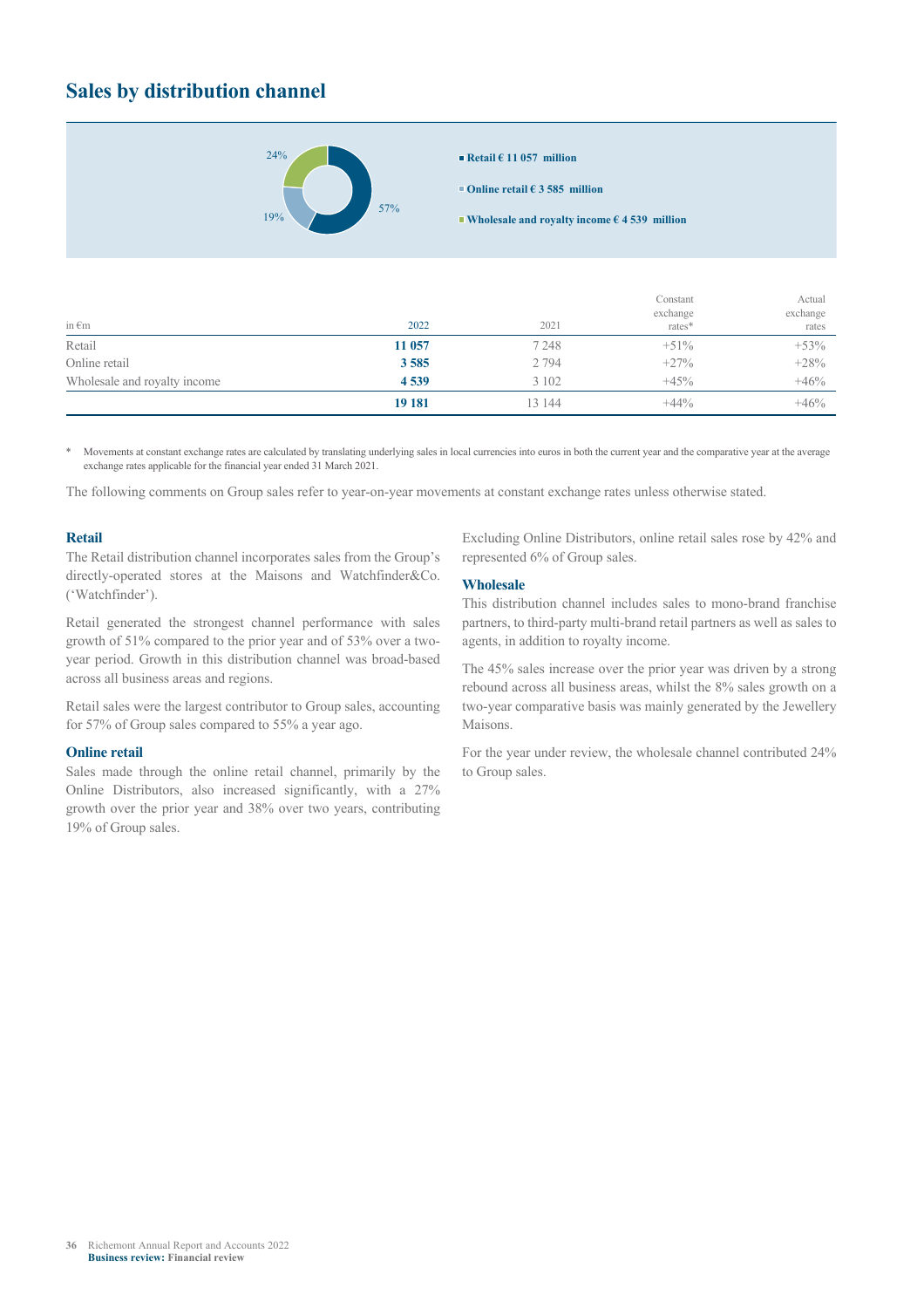# **Sales and operating results by segment**



#### **Jewellery Maisons**

| in $\epsilon$ m  | 2022   | 2021    | Change     |
|------------------|--------|---------|------------|
| Sales            | 11 083 | 7459    | $+49%$     |
| Operating result | 3799   | 2 3 0 9 | $+65%$     |
| Operating margin | 34.3%  | 31.0%   | $+330$ bps |

The Group's three Jewellery Maisons, Buccellati, Cartier and Van Cleef & Arpels, achieved a combined 49% increase in sales compared to the prior year (+54% compared to the year ended March 2020), with double-digit growth in jewellery, including high jewellery which benefited from the resumption of events, and watches. All iconic collections outperformed, from *Opera Tulle* and *Macri* at Buccellati, *Love*, *Panthère*, *Santos* and *Ballon Bleu* at Cartier to *Alhambra* and *Perlée* at Van Cleef & Arpels. This outstanding performance across all Maisons, price points, regions and distribution channels resulted in the Jewellery Maisons crossing the  $\epsilon$  11 billion sales threshold for the first time. Growth was the strongest in the Jewellery Maisons' directly-operated store network which contributed over three-quarters of the business area's sales.

With a 65% increase over the previous year, operating profit rose faster than sales leading to a 330 basis point improvement in operating profit margin to 34.3%. This excellent performance reflected higher sales, increased utilisation of manufacturing facilities, further manufacturing efficiency gains and ongoing cost discipline.

To support future growth for the Jewellery Maisons, investments accelerated into manufacturing capabilities as well as into significant boutique projects which included major renovations, such as the Milan Montenapoleone and New York Fifth Avenue stores for Cartier, as well as store openings including the Buccellati flagship store in Tokyo Ginza and a Van Cleef & Arpels store in Highland Park Village in Dallas.

#### **Specialist Watchmakers**

| in $\epsilon$ m  | 2022    | 2021          | Change           |
|------------------|---------|---------------|------------------|
| Sales            | 3 4 3 5 | $\angle 247$  | $-53%$<br>-- 1   |
| Operating result | 593     | $\sim$<br>132 | $+349%$          |
| Operating margin | 17.3%   | 5.9%          | 140 bps<br>$\pm$ |

Sales at the Specialist Watchmakers, which comprise A. Lange & Söhne, Baume & Mercier, IWC Schaffhausen, Jaeger-LeCoultre, Panerai, Piaget, Roger Dubuis and Vacheron Constantin, grew by 53% compared to the prior year, and by 20% compared to the year ended March 2020. The performance for the year under review was driven by double-digit growth at all Maisons and across regions, with particular strength in the Americas. All channels saw strong growth with retail sales leading the growth. Previous investments in offline and online retail resulted in direct-to-client sales exceeding 50% of sales for the first time. Selective store investments included the new IWC Shinsegae Mall – Daejeon, South Korea, Vacheron Constantin flagship Ginza, Tokyo, Panerai flagship rue du Rhône, Geneva, and the renovated Piaget flagship store on Rodeo Drive, Beverly Hills.

Iconic collections, enriched with new references, saw strong demand. They notably included *Lange 1* for A. Lange & Söhne, *Riviera* for Baume & Mercier, *Pilot* for IWC, *Reverso* for Jaeger-LeCoultre, *Luminor* for Panerai, *Polo* for Piaget, *Excalibur* for Roger Dubuis and *Overseas* for Vacheron Constantin.

As a result of long-term management actions and strict discipline, the Specialist Watchmakers were able to convert this excellent sales performance into a significant increase in profitability, reporting an operating profit of  $\epsilon$  593 million. Operating margin gained 1 140 basis points, increasing to 17.3%.